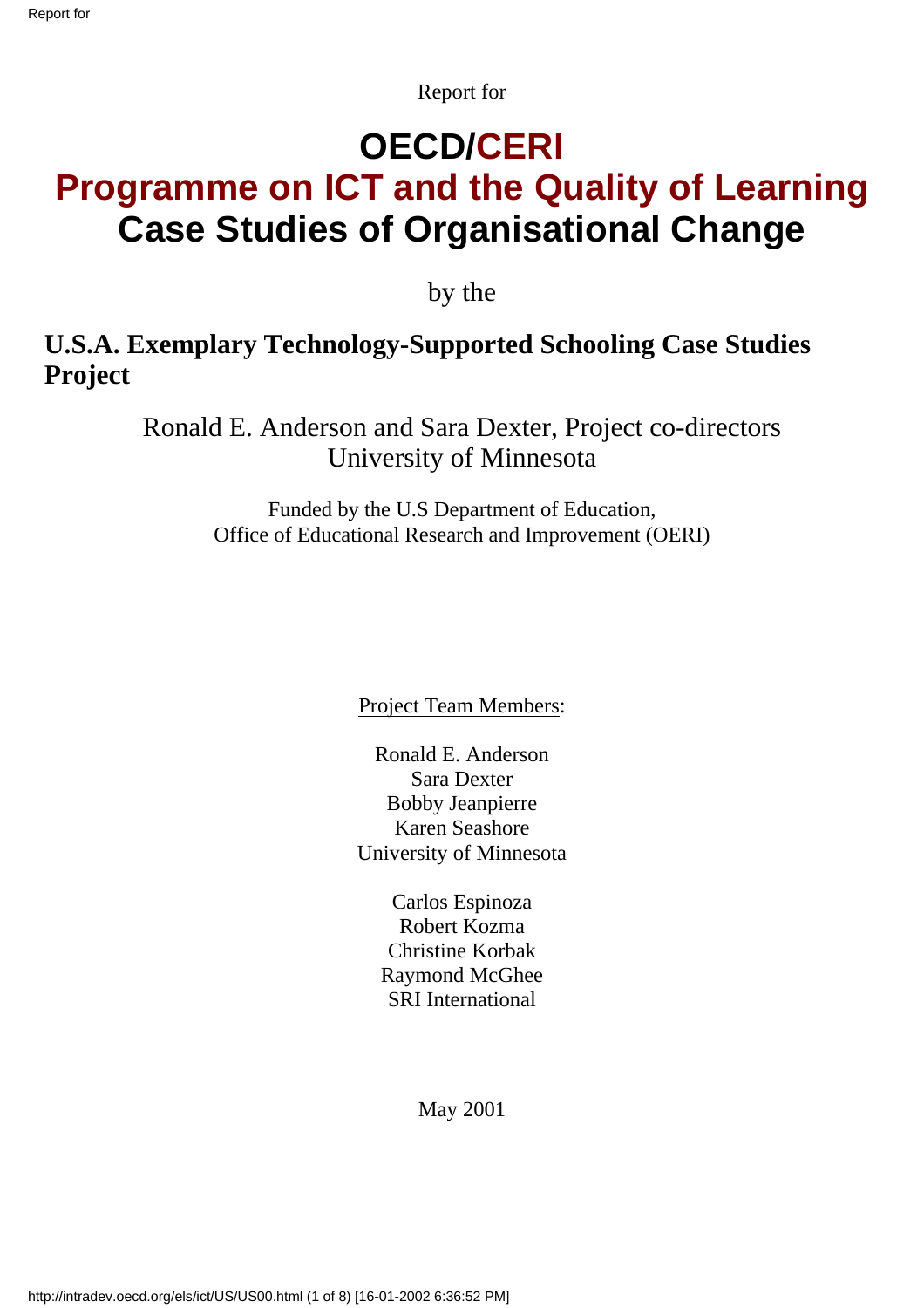# **Executive Summary**

This is a summary of the six case studies conducted in the United States for the OCED/CERI "Case Studies of Organisational Change."

### *Site Selection*

Six criteria were established for selecting the sites as follows: (1) a majority of teachers at the public school are engaged in a school-wide reform or school improvement; (2) a majority of teachers are engaged in an innovative, technology-supported pedagogical practice; (3) the school is committed to meeting high content standards in core subjects; (4) the students are drawn from diverse backgrounds including a number of low income students; (5) the reform effort and the innovative technology-supported teaching practices appear to be sustainable and transferable; and (6) there is compelling evidence that the reform effort and the innovative technology-supported teaching practices have resulted in educationally significant outcomes or gains for the students involved.

An extensive procedure of solicitation of nominations from numerous experts and organizations was followed to obtain candidate school sites. When it appeared that any school met the selection criteria reasonably well, we attempted to interview a school administrator and one or two teachers to obtain more details. We supplemented this with information from school, district, and State Web sites. Final selection of the sites was done with our advisory board and representatives of our sponsoring organization, OERI of the U. S. Department of Education.

# *Overview of the Schools*

The six schools are listed in Table 1 with basic school information. There are two elementary schools, three middle schools, and one senior high school. One middle school is quite large with over 1,3000 students and the senior high is small with only 240 students. Otherwise, the schools tend to be somewhat average or typical in size. Walnut Grove and Future High are magnet schools and only about 5 years old. The remaining schools are older, more established schools. Two schools are in sizable urban areas, three are in suburban communities, and the high school is in a small town.

| School Name** Grades | Served    | Enrollment | <b>Size of Place</b> | Percent<br><b>Minority</b> | Percent<br>Poverty* |
|----------------------|-----------|------------|----------------------|----------------------------|---------------------|
| <b>Walnut Grove</b>  | $K-5$     | 768        | Urban                | 60                         | 60                  |
| Harland              | $K-6$     | 618        | Suburban             | 25                         |                     |
| <b>Mountain</b>      | $ 6-8 $   | 1,338      | Suburban             | 12                         |                     |
| <b>Pine City</b>     | $ 6-8 $   | 800        | Suburban             | 65                         | 75                  |
| <b>Future High</b>   | $11 - 12$ | 240        | Small town           | 46                         | Not available       |
|                      |           |            |                      |                            |                     |

Table 1. Schools in study and their basic information.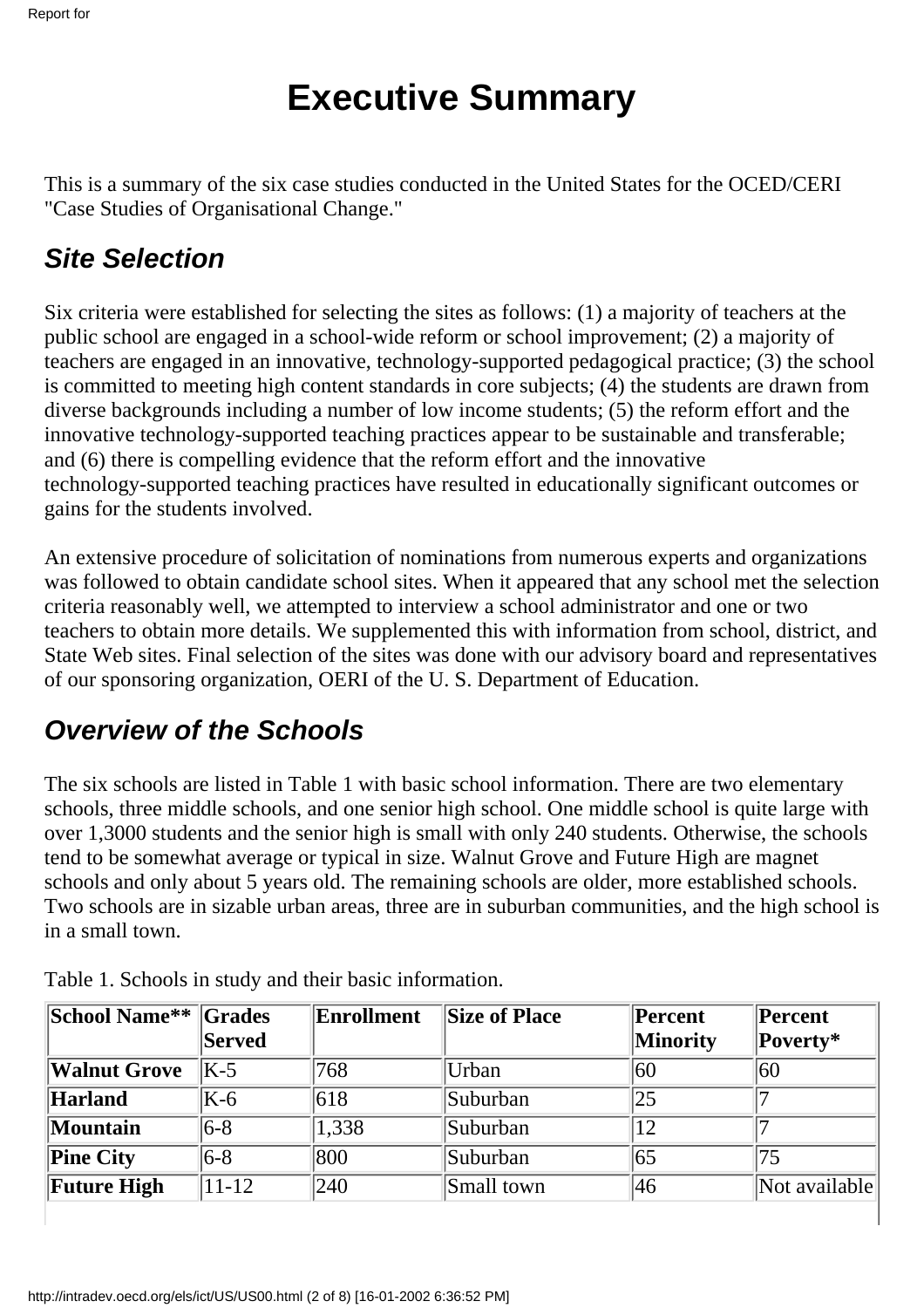\*Poverty indicator was percent of students eligible for free or reduced cost lunch. \*\* All names of schools and individuals in this report are pseudonyms.

There is considerable variation in the racial diversity and family poverty of the schools. Two schools have relatively little diversity and poverty: Harland and Mountain. Three schools have 60% racial minority or greater and very high poverty levels. The remaining school, Future High, has nearly 50% minority and students come from diverse income backgrounds. However, the school does not have a lunch program and a large share of the students are employed in jobs themselves.

#### *Overview of the Reforms*

This table summarizes in a phrase for each school the investigated school reform and gives the share of teachers participating in the reform.

| School              | Reform                           | % of Teachers | Students per    |
|---------------------|----------------------------------|---------------|-----------------|
|                     |                                  | Participating | <b>Computer</b> |
| <b>Walnut Grove</b> | Project learning using wireless  | 100           |                 |
|                     | laptops                          |               |                 |
| Harland             | Basic school powered by          | 100           |                 |
|                     | technology                       |               |                 |
| Mountain            | Technology to support            | $80+$         | $\overline{4}$  |
|                     | standards-based achievement      |               |                 |
| <b>Pine City</b>    | Thin clients supporting academic | 100           | $\overline{2}$  |
|                     | performance                      |               |                 |
| <b>Future High</b>  | High-Tech preparation for a      | 100           |                 |
|                     | High-Tech World                  |               |                 |
| <b>Joshua</b>       | Inquiry-based instruction to     | 75            | 2 (in targeted) |
|                     | improve student achievement.     |               | classrooms)     |

It also gives the students per instructional computer in the school. In every instance all of the teachers were participating in the reform activity, which involved the use of ICT for instructional improvement. Of course, the degree of teacher participation varied across teachers, and in Mountain a technology specialist said that 20% of the teachers did not have a heavy, regular involvement in the ICT activities, which is why the table shows only 80% of the teachers participating. Two of the schools had a student-computer ratio of four to five, which is approximately the national average. Two of the schools, Harland and Future High, had a computer for every student, i.e., a ratio of one, and Pine City had nearly as high a computer density with a ratio of two.

The school-wide reform of the first school, Walnut Grove, was "project-based learning using wireless laptop computers." This strategy was supported by an intensive 45-hour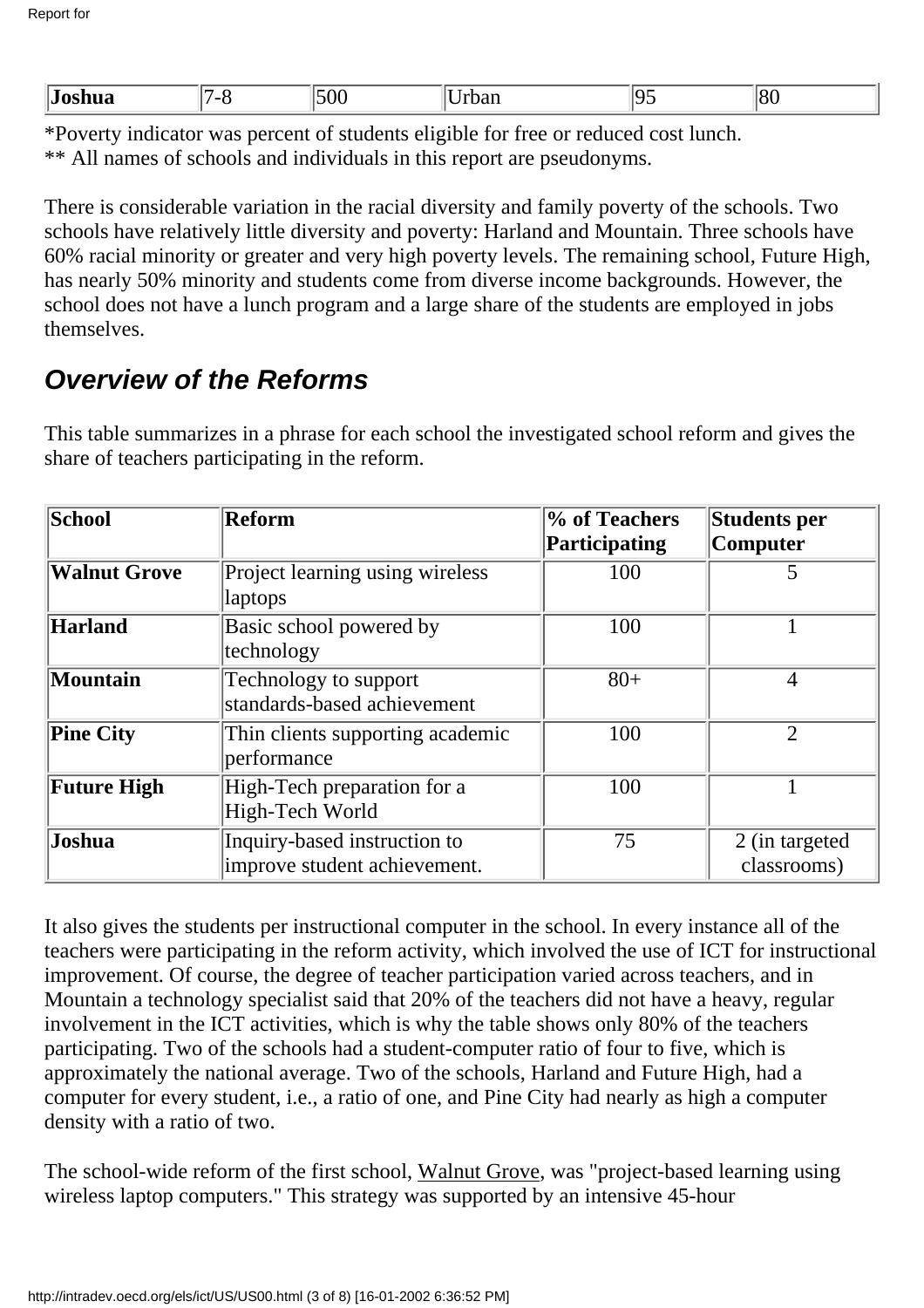technology-based professional development in which 38 of 40 teachers had participated. The reform program included a variety of software packages and learning activities for the teachers and students to use.

Harland called itself a "basic school powered by technology." This approach was derived from their attempts over a decade to adapt the Boyer Basic School philosophy, which emphasizes a learning community with a coherent curriculum. The teachers with the help of technology specialists developed a variety of strategies for pursuing this philosophy using technology. Among their strategies are a computing unit for every student, a video conferencing center and a full range of assistive technologies. A number of the reform activities appeared to have been initiated by the teachers.

Mountain Middle, a large suburban school has a reform program that can best be described as "technology to support standards-based achievement." For some time its school district leadership has pioneered an approach to promote improvements in achievement using technology in a variety of ways. Some of their innovations include a new teacher-support role called "Student Achievement Specialist" and innovation groups called Vanguard Teams.

Another suburban middle school, Pine City, emphasizes student achievement but takes a much different approach with technology. Their reform effort is summarized as "thin client computing supporting students' academic performance." "Thin clients" refers to the computer stations which have very little independent capability (either hardware or software) apart from the local network to which they are connected. This ICT strategy has made it possible for them to attain a very high computer density and quality maintenance with centralized control.

Joshua is a grades seven and eight junior high in a district that has promoted and inquiry-based style of teaching supported by ICT. Teachers prepare for a year before receciving an advnaced technology classroom. During this time they learn the applications as well as a style of instruction the district refers to as inquiry-based. This approach emphasizes the students working to locate information on the Internet, make sense of it through a higher-level task, and create a product that demonstrates what they have learned.

The high school, Future High, was established about five years ago to give students "High-Tech preparation for a High-Tech world." They think of themselves as a high-tech "start-up" company where the students are learning to fill technically demanding jobs, but unlike a vocational school, their education is not seen as ending, and in fact almost all of the students go on to college. A number of radical improvements have been implemented and their school has become known as a showcase to which visitors come from all over the world.

# *Conclusions Regarding Hypotheses*

Overall the findings related to the main hypotheses yielded quite similar conclusions across the cases. Given the diversity of the cases and the variety of researchers involved, this uniformity is especially impressive. There were six different researchers participating in the site visits, although one of two lead researchers led the team at each site to provide continuity.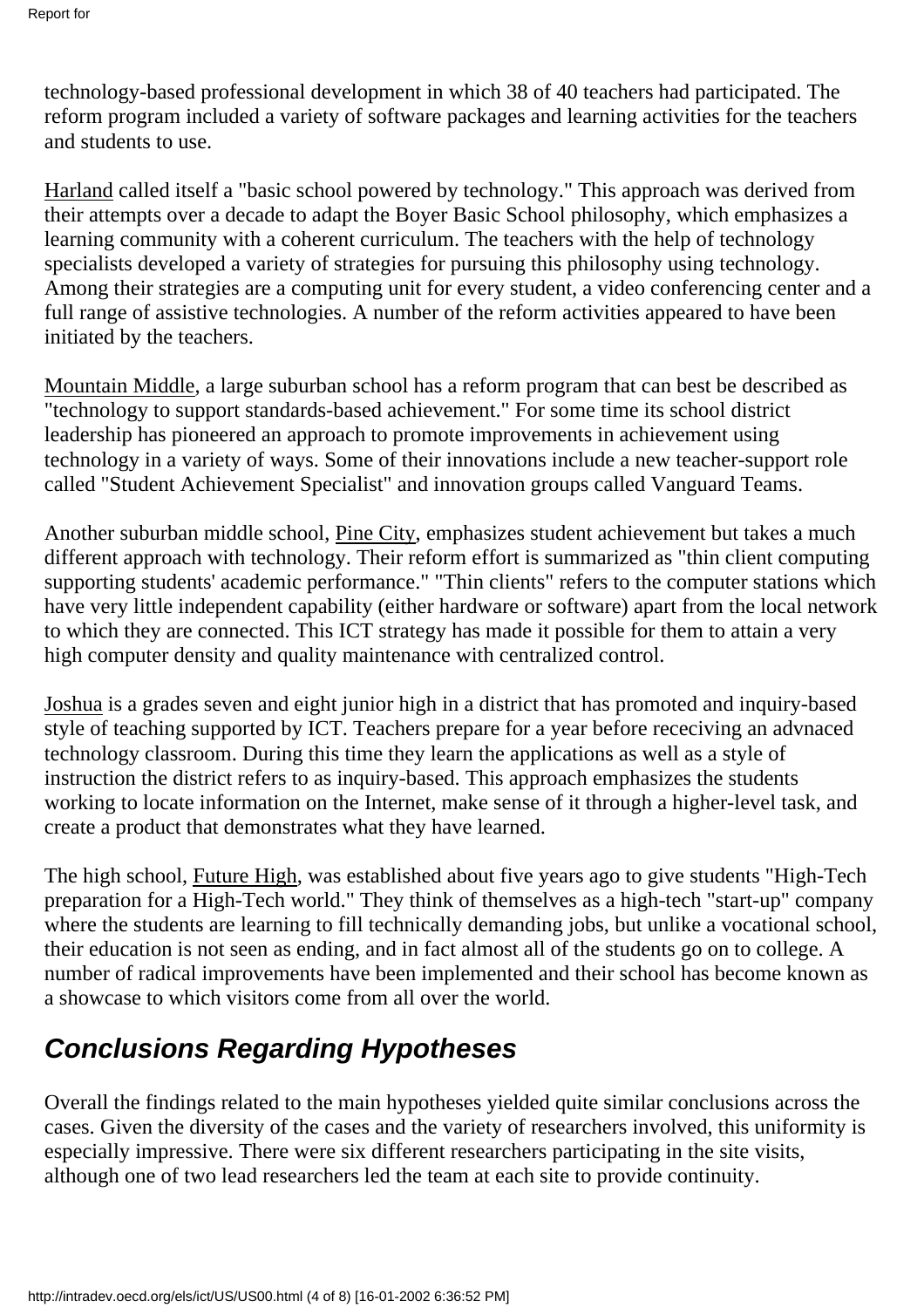| School           | <b>H1 - ICT</b> | $H2 -$      | H <sub>3</sub> - Staff  | <b>H4 - ICT</b> | <b>H5</b> - <b>ICT</b> | <b>Future</b>                                    |
|------------------|-----------------|-------------|-------------------------|-----------------|------------------------|--------------------------------------------------|
|                  | as Strong       |             | Traditional  Competence | <b>Not</b>      | leads to               | $\left\Vert \text{Sustain-ability?} \right\Vert$ |
|                  | Catalyst?       | Diffusion?  | Key?                    | Widening        | higher                 |                                                  |
|                  |                 |             |                         | <b>Digital</b>  | Standards?             |                                                  |
|                  |                 |             |                         | Divide?         |                        |                                                  |
| Walnut           | N               | N           | Y/N                     | Y               | Y                      | Y                                                |
| Grove            |                 |             |                         |                 |                        |                                                  |
| Harland          | N               | Y           | Y                       | Y               | Y                      | $\Omega$                                         |
| Mountain         | N               | N           | Y                       | 9               | Y                      | Y                                                |
| <b>Pine City</b> | N               | N           | Y                       | Y               | Y                      | Y                                                |
| Future           | N               | N           | Y/N                     | Y               | Y                      | Y                                                |
| High             |                 |             |                         |                 |                        |                                                  |
| Joshua           | N               | ${\rm Y/N}$ | Y/N                     | v               | $\mathbf v$            | $\mathbf v$                                      |

The general response to each hypothesis is summarized in the following table. For instance in the H1 (hypothesis 1) column, an 'N' in each cell means that the hypothesis was not confirmed for any of the cases. A 'Y' indicates that the hypothesis was confirmed. A "rival hypothesis" was given for some hypothesis, and some hypotheses were expressed as negative statements. Given this semantic variation and the ambiguity of some of the propositions, some attention is given here as to how each hypothesis was interpreted.

# **Hypothesis 1: ICT as a "Strong Catalyst"**

At every site one or more administrators and/or teachers volunteered their opinion that the technology (ICT) was subsidiary to their educational mission. This idea was expressed in many different ways but underlying this discourse was a conviction that the technology itself was not an end or a goal but a means toward improving instruction and related processes. Another way of saying this is that the technology was merely a resource. Even technology coordinators and other specialists who spend all of their time on technology matters shared these same perspectives. One could argue that an institution like Future High is an exception to this pattern because "high-tech" gave the school an identity. Their mission is to prepare students for a "high-tech" world with the help of "high-tech" tools. Yet even at Future High the teachers insisted their goal was to create an environment were the students could optimally learn the full range of abilities needed in today's changing society. The abilities that they focused upon were skills in problem solving, inquiry, analysis and communication, not computing. Therefore the researchers concluded that ICT did not function as a strong catalyst driving the educational reforms observed.

# **Hypothesis 2: Traditional Diffusion Pattern**

Roger's diffusion model states that cumulative adoption of an innovation follows an S-shaped curve where the rate of adoption accelerates mid-way through the spread of the innovation. Furthermore, he also proposes that people that are connected to information flows relevant to the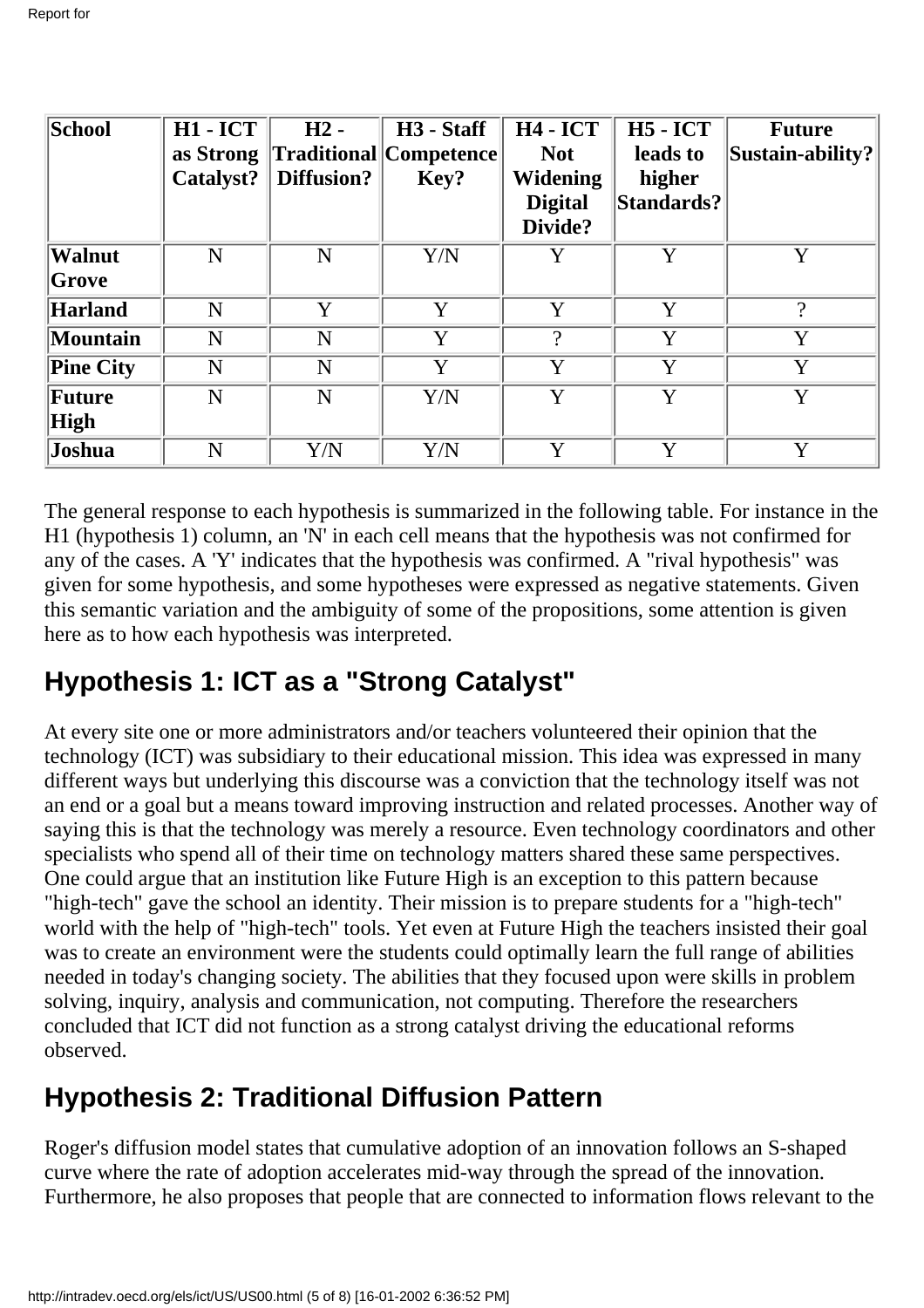innovation and people that have a propensity for trying out new things are more likely to adopt an innovation early in its spread. It was noted that people who are younger and have more education tend to have a greater propensity to change or experiment with new ways. This Rogerian model is generally called the traditional diffusion model.

The preponderance of evidence from all but one of the cases is not consistent with this traditional diffusion model. The most salient factor accounting for this discrepancy derived from a top-down reform plan. Two of the schools were established for the express purpose of fulfilling a reform model, so staff were recruited on the basis of their prior experience with, or their interest in learning, the innovation. In several other schools the teachers were all given educational training sessions at about the same time. In Harland and Mountain schools the teacher participation was to some extent optional, thus a traditional diffusion pattern could have emerged. In fact, Harland offered evidence that teachers with home computers or prior experience with computers in the classroom were more likely to adopt the new practices early in the process. Such a pattern appears to have been rather weak at Mountain. Instead the school administrators implemented a strong program of professional development and in other ways established a "culture" in which everyone collaborated in moving toward a "shared vision."

### **Hypothesis 3: Staff Competence**

This hypothesis is that successful implementation depends mostly upon "staff competence in the integration of ICT into instruction and learning." The rival hypothesis is that ICT infrastructure and "student ICT competence" account for success. Two of our cases, Walnut Grove and Future High, offered evidence that supports both the main hypothesis and the rival hypothesis. And even though the remaining cases offered a preponderance of evidence in favor of the main hypothesis, overall the findings suggest that the most successful implementation of such ICT-supported reforms would have all three elements: staff competence, student ICT competence, and infrastructure.

# **Hypothesis 4: ICT Not Widening Digital Divide**

This digital divide hypothesis is that the ICT reform will not worsen academic gaps between the rich and poor students. The rival hypothesis is that it will worsen the gaps. Often times ICT is introduced into instruction with the explicit purpose to reduce the such digital divides. In such cases about the only way that a widened gap can occur is if the divide remains outside school, especially in the home. Also, if students are differentially tracked such that poor students get less or less effective ICT access, then the results of ICT could widen the gap. Especially problematic would be instances where poor (both low-income and low ability or performing) students are exposed to a lower level of computer instruction and higher students are given more higher-level instruction with ICT.

Most of the evidence supported the hypothesis that the reform would not widen the main digital divide. Walnut Grove provided evidence that the minority gains in the State standardized scores were higher than the non-minority students, which means the gap was closing not widening. Harland has an ICT program for deaf students that is explicitly aimed at avoiding such gaps. It was noted that the vast majority of students at Harland and Mountain had computers at home,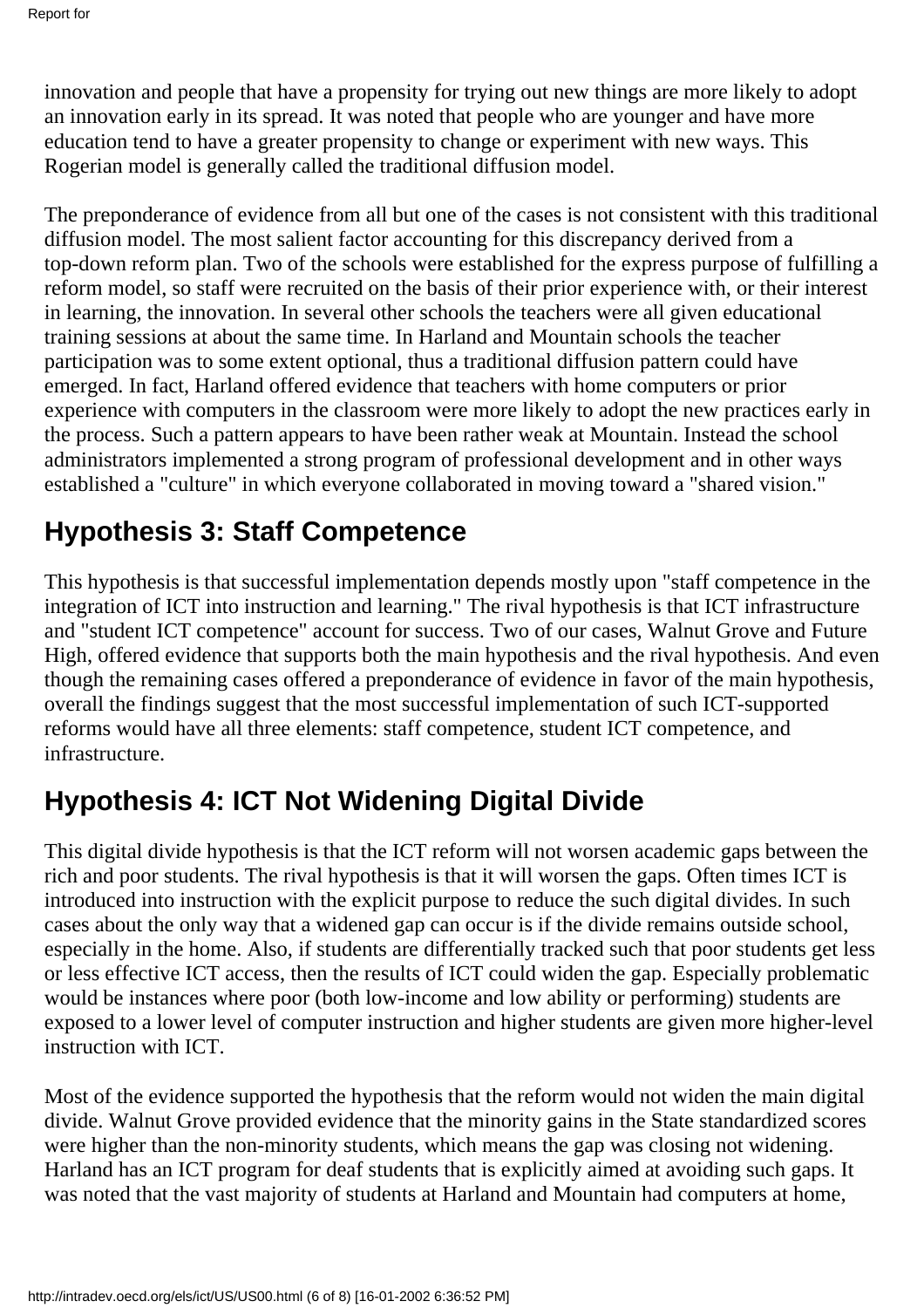which helps to supplement in-school efforts to minimize any digital gaps. The teachers at Future High made a very important point that a culture or climate of learning (for all) is the most potent force in the school toward helping the disadvantaged student to maximize his or her learning and hence minimize digital divides.

### **Hypothesis 5: ICT leads to Higher Standards**

The question here is whether or not ICT implementations result in higher teacher-implemented academic standards or expectations. It is unlikely that administrators promoting such implementations would admit any evidence for the rival or negative hypothesis. However, negative evidence might come from reports that teachers or students thought they were wasting time due to difficulties learning ICT or due to the poor quality of ICT-based resources. In fact, teachers and technology coordinators at several schools commented how students and teachers are given guidance in discriminating between poor-value and high-value software and Web-based resources. Others noted that the reform, such as project-based learning, actually contributed to greater collaboration and professionalism among teachers, which added to the improvements in academic performance due to the ICT-based reform itself. Evidence contrary to this hypothesis was negligible.

# *The Future and Sustainability*

The staff members in every site we visited expect to continue their instructional reform activities in the future. However, concerns and reservations were heard in some instances from future uncertainties such as funding, turnover, leadership, and changes in State policy. Most opinions were very optimistic about the future, in part because the schools had been selected on the basis of their exemplary performance in the past. The site selection process gave us schools that had addressed their systemic challenges directly and met with considerable success.

The systemic factors that appear in our cases to have been most critical to the success of the schools in the past were shared vision, strong leadership shared with the teachers, both private and public sector partnerships, professional development that is both institutionalized and extensive, quality technical and instructional support, a cultural climate supportive of the reforms, and a commitment to taking advantage of relevant advances in technology. More personal factors that seemed to have been very important to their success include excitement from observing results from the new teaching methods, charismatic leaders, and external recognition for being exemplary. All five of the schools benefited from having these systemic factors, at least to some extent. The more personal factors were not observed in every site. A combination of limited institutionalization of these success factors and uncertainties in the environment make the future difficult to predict.

Factors that were identified as contributing to the vulnerability of the reform programs include uncertainty in future funding, staff turnover, uncertainty in district and State policies, and staff "burnout" due to the intensiveness of the innovation and time demands. With the exception of Harland, every school in our study had established one or more business partnerships, and Harland was attempting to establish such a partnership. Several of the schools enjoyed strong political and financial support from their Parent Teacher Associations. Perhaps most vulnerable